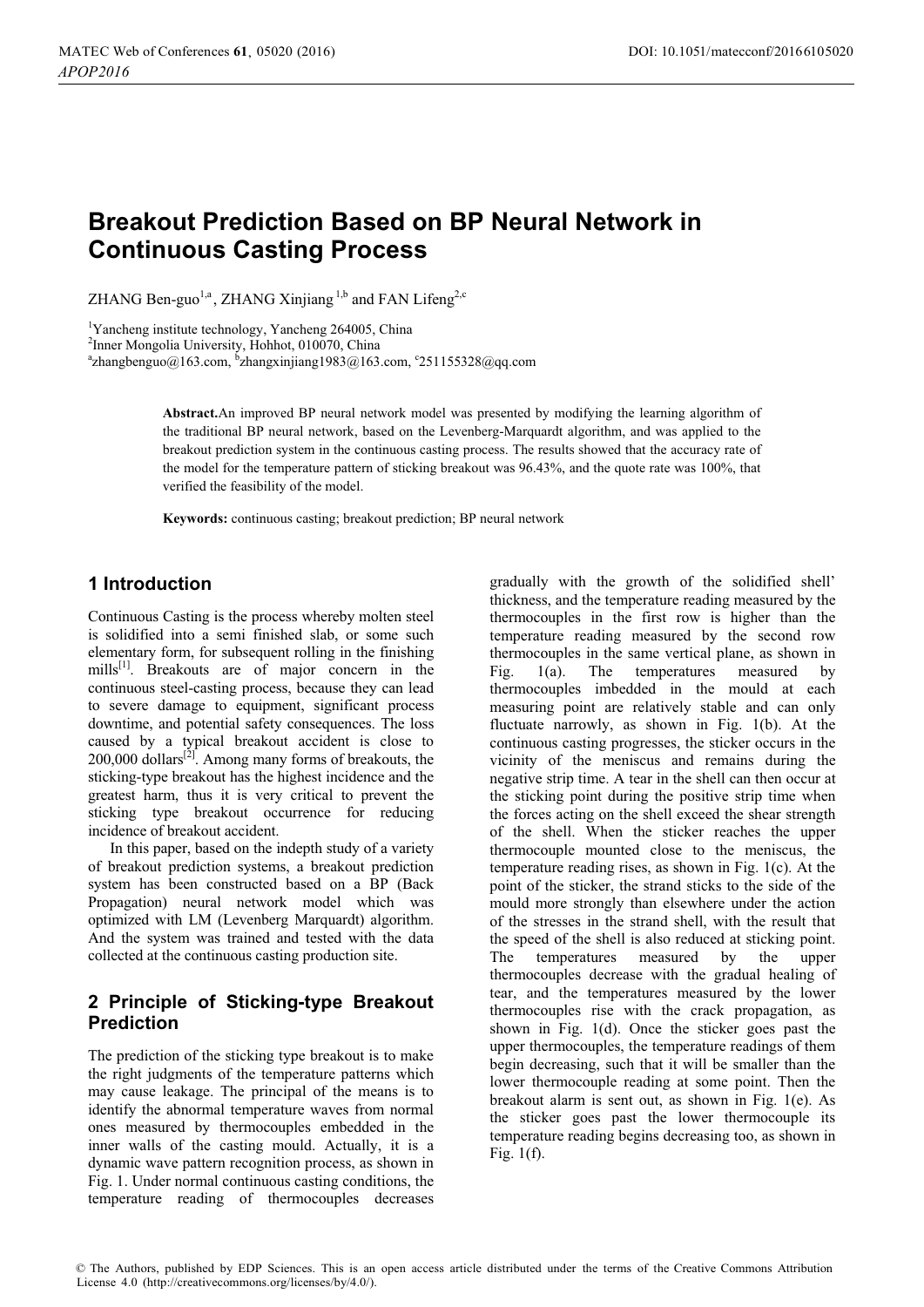

Fig. 1 The principle of sticking type breakout prediction in continuous casting process

# **3 Breakout Prediction Based on BP Neural Network of LM Algorithm**

Currently, BP neural network is the most widely applied neural network, and 80%~90% artificial neural network models in practice are BP neural networks or its changes in various forms. Therefore, BP neural network is the core part of feed-forward neural networks, and is the most essential artificial neural network[3].That anyone of continuous functions in a closed interval can be approximated by a BP network with one hidden layer has been proved by Robert Hecht-Nielson in 1989, thus any n-dimension to mdimensional mapping can be completed with a threelayer BP network<sup>[4]</sup>. In this paper, the structure of the BP neural network with the LM algorithm as the learning algorithm is the same as the standard BP network (see Fig.2).



Fig.2 Three layers BP net

# **4 BP Neural Network of LM Algorithm**

The algorithm of the standard BP is based on the gradient descent algorithm. In order for the network to learn, the value of each weight and threshold has to be incrementally adjusted proportionally to the contribution of each unit compared with the total error. The learning process is composed by forward and backward information disseminations: input sample data forward transmission and error information feedback. The mean squared errors of the expectations and the output of neural network tend to be minimized by adjusting the weights and thresholds<sup>[5]</sup>. It is actually to make a minimum mean square error of an approximate gradient descent algorithm. There are some shortcomings in the convergence process, e.g. slow rate of convergence, existing local minimum.

At present, there are two main methods for increasing the convergence rate of the BP network: (1) using heuristic information technology, e.g. adding momentum term to the learning algorithm; (2) using numerical optimization methods, e.g. conjugate gradient method, LM algorithm, etc. Although the BP algorithm using heuristic technology is simple and intuitive and to some extent can improve the convergence speed, its accuracy achievable is limited. Among the numerical optimization methods, LM algorithm has the fastest convergence rate and the smallest training error. Therefore, LM algorithm is chosen as an optimization algorithm for the BP neural network in the breakout prediction system. The iterative formula for the BP neural network is shown as follows:

$$
w(n+1) = w(n) - [JT J + uI]^{-1} \cdot JT e(n)
$$
 (1)

Where J is the Jacobian matrix, as follows:

$$
J = \left| \frac{\partial e(n)}{\partial w_1} \frac{\partial e(n)}{\partial w_2} \cdots \frac{\partial e(n)}{\partial w_i} \right| \tag{2}
$$

The calculation steps are as follows:

1) Give the initialize weights and the value of training error allowed:  $\varepsilon$ ,  $\beta$ ,  $\mu$ , set  $n = 0$ ,  $u = u_0$ .

2) Calculate the output of the network  $y(n)$  and the error  $e(n)$ .

3) Calculate the Jacobian matrix J.

4) Calculate the rectification  $\Delta w(n)$  of the weights, and change the weights.

5) If  $e(n) < \varepsilon$ , turn to step (7), otherwise, set  $w(n+1)$  as the weight and calculate the error  $e(n+1)$ .

6) If  $e(n+1) < e(n)$ , set  $n = n+1$ ,  $\mu = \mu/\beta$ , and turn to step (2); otherwise, don't change the weights this time, set  $w(n+1) = w(n)$ ,  $u = u\beta$ , turn to step (4).

7) Stop.

#### **5 Data Preprocessing**

In order to eliminate the effects of the order of magnitude on the output of the neural network and highlight the date with Breakout features, the data are normalized as follows: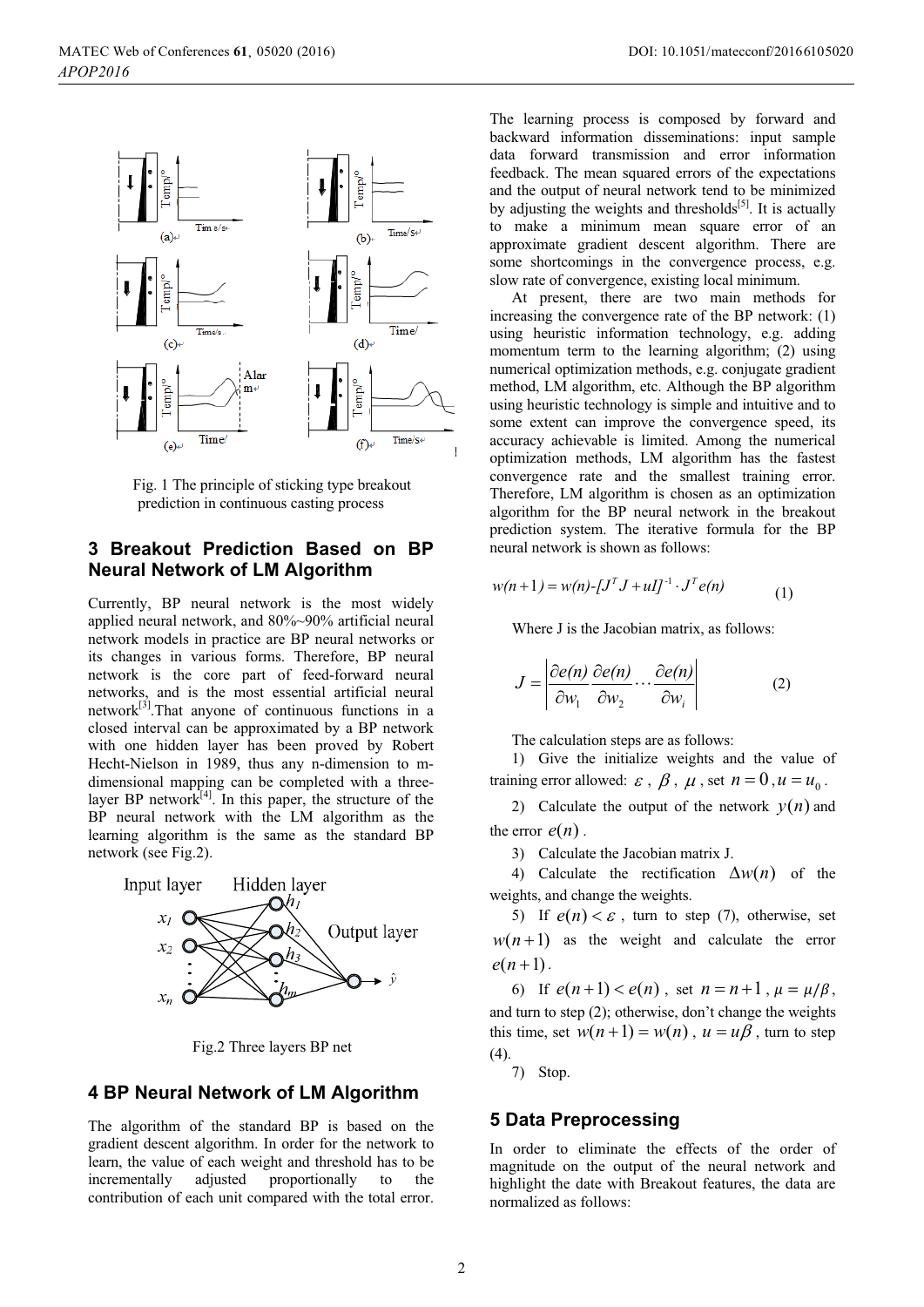$$
X^*(i) = \begin{cases} \frac{X(i)}{\sqrt{\sum_{i=1}^{15} X^2(i)}} & (X_{\text{max}} - X_{\text{min}}) \le \lambda\\ \frac{X(i) - X_{\text{min}}}{X_{\text{max}} - X_{\text{min}}} & (X_{\text{max}} - X_{\text{min}}) > \lambda \end{cases}
$$

(3) Where,  $X = \{X_1, X_2, \ldots, X_n\}$  is the raw data, *n* 

is the dimension of the input column vector, and  $\lambda$  is the stability threshold.The temperature sequence is considered to be stable, if the temperature change is not greater than  $\lambda$ . Otherwise, the temperature sequence is considered to be volatile. Usually, the change of the temperature is greater than  $35^{\circ}$ C, when the breakout occurs. this paper takes  $\lambda = 25^{\circ}$  through the analysis of historical data collected in a steel plant.

Using the general data normalization method would undermine this stability, and it is not conducive to the identification of the network model. So, the equation (3) is used for the data normalization in this paper, and that problem is well resolved.

### **6 The Determining of the Network Parameters**

*1) The nodes in the input layer and hidden layer*: It is found that the time for the temperature fluctuation measured by a single thermocouple is about 30s during the breakout process. Considering the size and the sensitivity of the neural network, the number of the nodes in the input layer and the output layer is set to 15 and 1. The output of the neural network indicated the likelihood of the breakout.

*2) The determination of the optimal number of hidden layer neurons:* According to Kolmogorov's theorem, the approximate relationship between the number of the input layer neurons and the number of the hidden layer neurons in three-layer neural network is:

 $K \le 2m + 1$ 

 $(4)$ 

Where K is the number of the hidden layer neurons and m is the number of the input layer neurons. So the number of the neurons in the hidden layer is less than or equal to 31 according to Eq.(4). In this paper, through repeated experiments, results analysis and comparison, the hidden layer nodes is determined as 30.

### **7 Training of the Neural Network Model**

*1)* First of all, 100 groups of typical temperature trace containing 30 groups of normal and 70 groups with breakout pattern have been chosen from the historical data of the temperature trace collected from a

continuous casting plant as the training samples for the neural network model.

*2)* The maximum training times is set as 1000, the maximum allowable error is set as  $10^{-6}$ , and the learning rate is set as 0.1.

*3) The Neural Network Training Result is shown as Fig. 3:* 



# **8 Testing of the Neural Network Model**

The testing samples for the neural network model were 56 groups of typical temperature trace collected from the continuous casting plant, containing 27 groups of sticking type breakout samples, 9 groups of false alarm samples, and 20 groups of normal samples. In the period of testing, all the 27 true breakout alarms, and 1case of undesirable alarm were sent out by the model. So the accuracy rate of the model for the temperature pattern of sticking breakout was 96.43%, and the quote rate was 100%.

## **9 Conclusions**

In this paper, the improved BP neural network model based on the LM algorithm was presented by modifying the learning algorithm of the traditional BP neural network. It has stronger real-time efficiency and faster convergence speed, compared with the traditional BP neural network model. The model was applied to the breakout prediction system in the continuous casting process; the identification capabilities and the forecast accuracy were greatly improved. The result of the test was that the accuracy rate of the model for the temperature pattern of sticking breakout was 96.43%, and the quote rate was 100%. The feasibility of the model for the breakout prediction system was well verified.

### **Acknowledgment**

The authors would like to acknowledge the support of Basic Research Program of Jiangsu province (No. BK20150429).